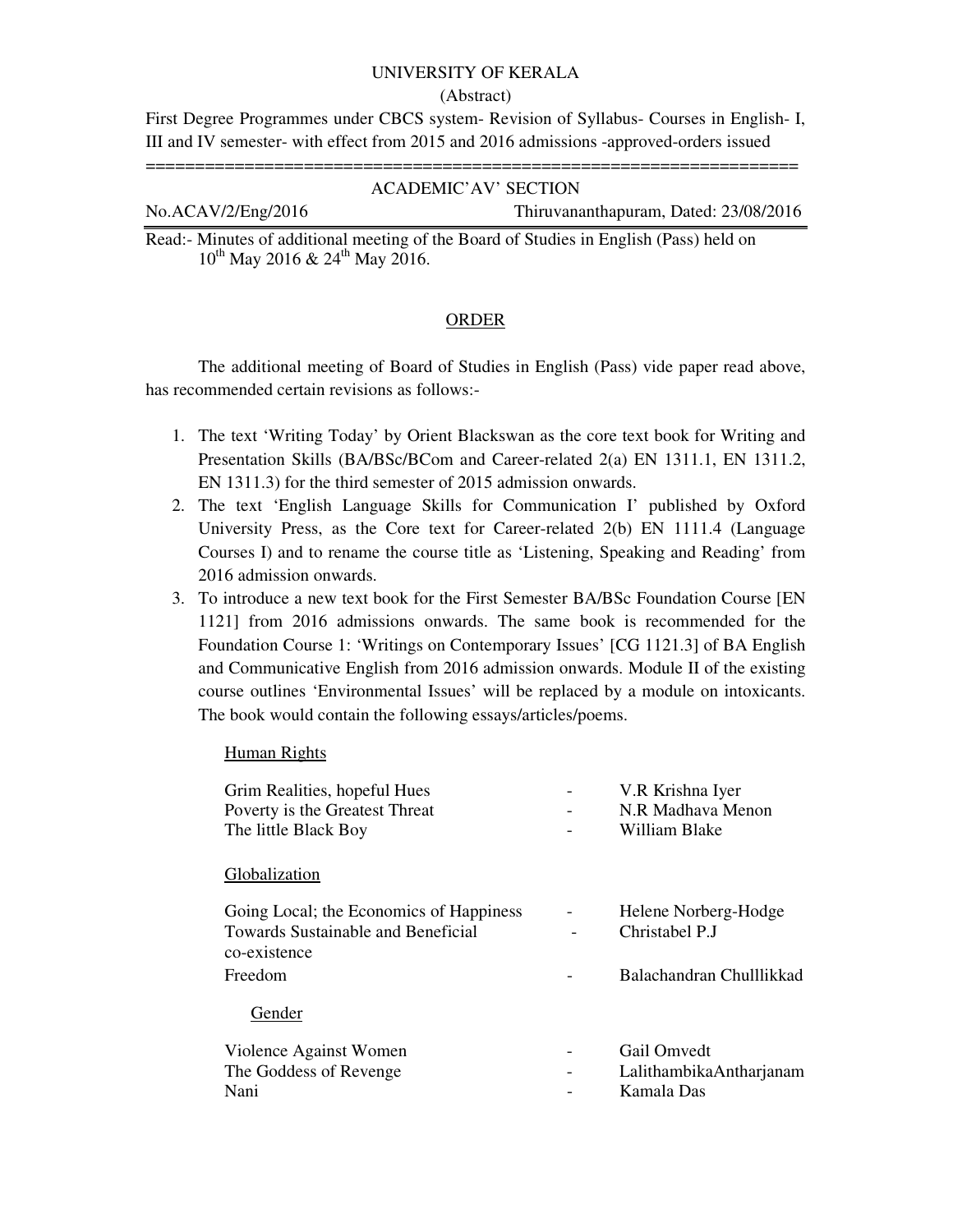Intoxicants/ Drug Abuse

| The Ban of Alcoholism                    | $\sim$ . | Dr Adithi.N  |
|------------------------------------------|----------|--------------|
| The substance Use Disorders in Children- |          | Dr Ajeesh PR |
| and Adolescents                          |          |              |
| The alcoholic at the Dawn                | $\sim$   | Jeet Thayil  |

The text **book** is titled 'Perspectives on Contemporary Issues' and the publisher is 'Emerald' Chennai.

4. Change in the core textbook for Language Course 8 of BA/BSc [EN 1411.1] and career-related 2(a)[EN 1411.3, Language course 6] and BCom Language Course 6 [EN 1411.2] from the fourth semester beginning in December 2016 (2015 admissions).

The book would contain the following essays/articles/poems.

# **Module 1 Poetry.**

| 1. Shakespeare        |                | All the World's a stage                      |
|-----------------------|----------------|----------------------------------------------|
| 2. William Wordsworth | $\ddot{\cdot}$ | Leechgatheres or Resolution and Independence |
| 3. John Keats         | ٠              | La Belle Dame Sans Merei                     |
| 4. Matthew Arnold     |                | Doves Beach                                  |
| 5. Tennyson           |                | <b>Ulysses</b>                               |
| 6. WB Yeats           |                | A Prayer for my Daughter                     |
| 7. Wilfred Owen       |                | Insensibility                                |
| 8. Seamus Heaney      |                | A Constable Calls                            |
| 9. Sarojini Naidu     |                | A Challenge to Fate                          |
| 10. Kamala Das        |                | An Introduction                              |
| 11. Robert Frost      |                | Mending Wall                                 |
| 12. Sachitanandan     |                | Stammer                                      |
|                       |                |                                              |

# **Module II**

| 1) EM Forster       |                          | Tolerance                               |
|---------------------|--------------------------|-----------------------------------------|
| 2) J.B Pristley     | $\sim$ 100 $\mu$         | On doing Nothing                        |
| 3) Albert Einstein  | $\overline{\phantom{a}}$ | Religion and Science                    |
| 4) Jawaharlal Nehru | $\overline{\phantom{0}}$ | Independence and After                  |
| 5) Nelson Mandela   | $\overline{\phantom{0}}$ | An ideal for which I am Prepared to Die |

NB:- Module I & II will be published by the Department of Publications, University of Kerala.

# **Module III**

For this module, it is recommended as core Reading: 'A Bouquet of Stories'; Edited by Kishore Ram

| <b>Stories Prescribed:-</b>     |                |                     |
|---------------------------------|----------------|---------------------|
| Doctor's word                   |                | R.K Narayanan       |
| Yellow is the colour of Longing | $\blacksquare$ | K.R Meera           |
| Open Windows                    |                | Saki                |
| The Bet                         |                | Somerset Manghum    |
| <b>Sherlock</b>                 |                | M.T Vasudevan Nair. |